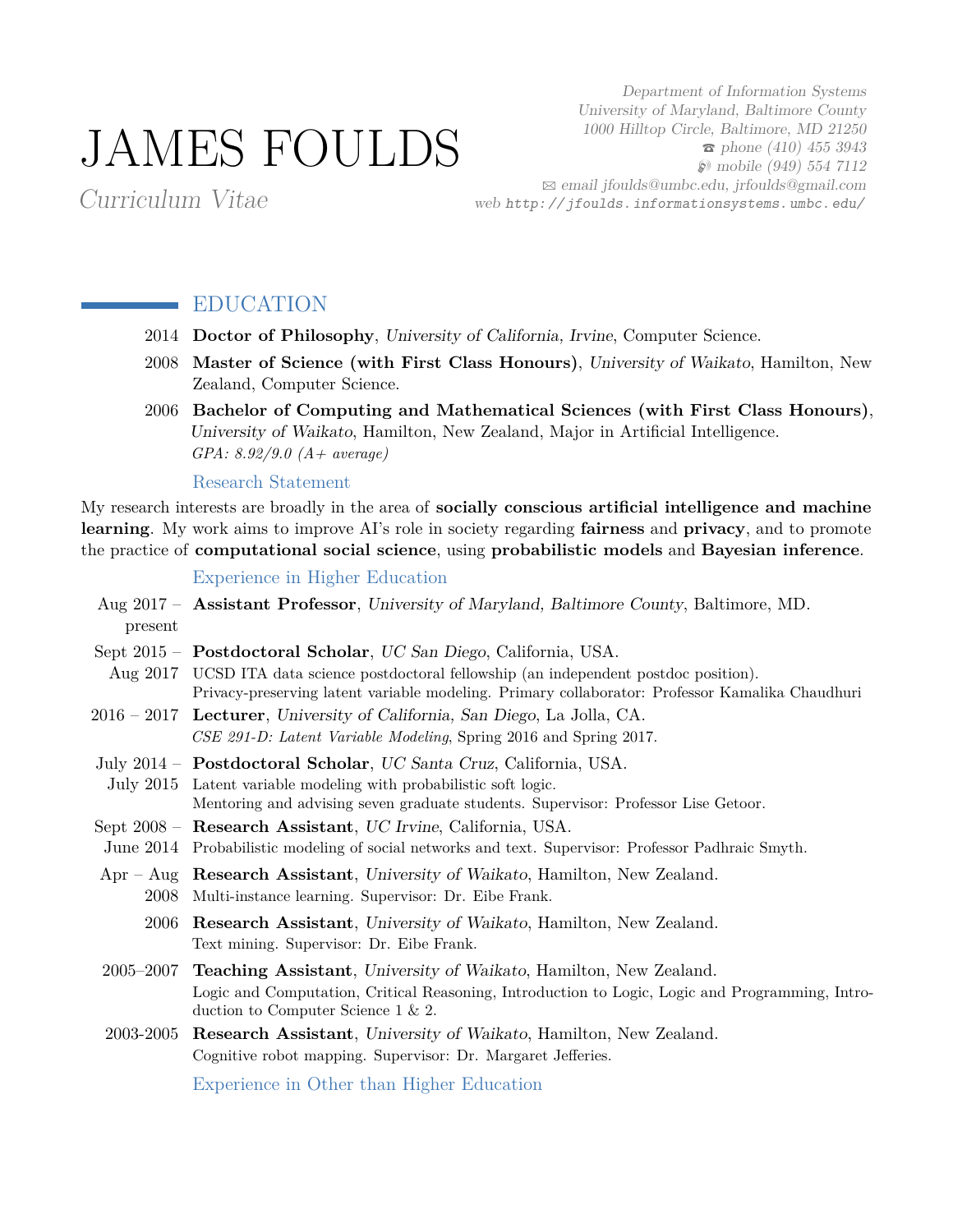- June Sept **Research Intern**, Yahoo Labs, Sunnyvale, California, USA. 2013 Diverse personalized recommendation models. Supervisor: Dr. Dilan Görür.
	- 2006-2007 **Software Engineer, WEKA**, University of Waikato, Hamilton, New Zealand. Waikato Environment for Knowledge Analysis (WEKA) Boundary Visualization Tool for visualizing classifier decision boundaries.
	- 2006-2007 **Sole Developer/Designer**, University of Waikato, Hamilton, New Zealand. I developed an open-source Turing machine simulator for teaching purposes, for the University of Waikato, New Zealand. The source code is publicly available at <http://sourceforge.net/projects/tuataratmsim/>.

#### Honors Received

- 2016 **Southern California Machine Learning Symposium**, Best presentation, runner-up.
- 2008 **UC Irvine ICS Dean's Fellowship**, \$18,000 USD, covered my 1st year tuition fees.
- 2007 **University of Waikato Masters Research Scholarship**, \$12,000 NZD.
- 2007 **University of Waikato SCMS Scholarship**, \$3000 NZD.
- 2006 **Ramanujan Centenary Prize**, University of Waikato School of Computing and Mathematical Sciences (SCMS), for best overall performance in the BCMS degree.
- 2006 **Best Honours Project Award**, University of Waikato Department of Computer Science, for best Honours research project.
- 2006 **Prior Society Prize in Philosophy**, Runner up, highly commended.
- 2006 **New Zealand Computer Society Level 3 Tertiary Scholarship**, \$2500 NZD.
- 2006 **University of Waikato SCMS Honours Study Award**, \$3000 NZD.
- 2005 **2nd in New Zealand/10th in Australasia**, ACM South Pacific Programming Contest.
- 2002 **University of Waikato Department of Computer Science Entrance Scholarship**, covered my 1st year tuition fees.

## Courses Taught

- 2019 **Data Mining Techniques and Applications (UMBC, Fall, ongoing, undergrad)**.
- 2019 **Data Mining (UMBC, Fall, ongoing)**.
- 2019 **Data Mining (UMBC, Spring)**.
- 2018 **Probabilistic Machine Learning (UMBC, Fall)**.
- 2018 **Data Mining (UMBC, Spring)**.
- 2017 **Data Mining (UMBC, Fall)**.
- 2017 **Latent Variable Models (UCSD, Spring)**.
- 2016 **Latent Variable Models (UCSD, Spring)**.

Professional Development

2019 **Active Learning and Inquiry Teaching (ALIT) Certificate**, University of Maryland, Baltimore County, Baltimore, MD.

A two-year program for faculty who are interested in incorporating evidence-based teaching methods into their classes.

2018 **New Computing Faculty Teaching Workshop**, University of California, San Diego, La Jolla, CA.

The goal of the workshop is to help new computing faculty to be better and more efficient teachers. The workshops were described in Communications of the ACM in the May 2017 issue.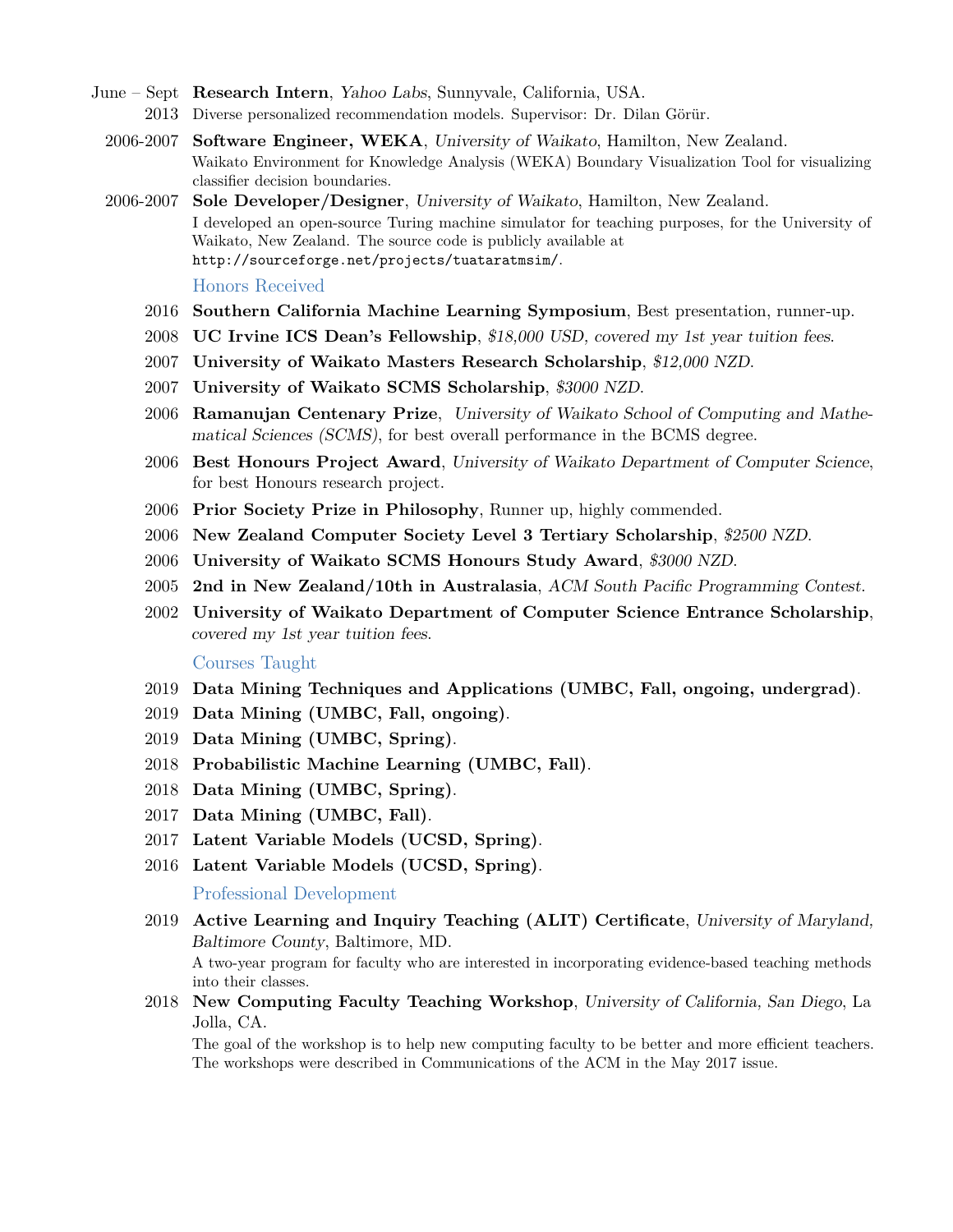#### 2016 **CIRTL Associate**, University of California, San Diego, La Jolla, CA.

Center for the Integration of Research, Teaching and Learning (CIRTL) Associate level of achievement awarded after completing *The College Classroom* pedagogy course.

## PHD STUDENTS

## **Current Advisees**.

Kamrun Naher Keya (Spring 2018 – present)

Rashidul Islam (Spring 2018 – present)

Mahbub Rahman (Summer 2019 – present)

Masnoon Nafees (Fall 2019 – present)

## **Current Co-Advisees**.

Jack Shan (Spring 2019 – present. Primarily advised by Shimei Pan, now at Temple University)

Ziqian Zeng (Fall 2019 – present. Visiting student in Shimei Pan's lab)

## **Ph.D. Committee Member**.

Işıl Doğa Yakut Kılıç, proposal defense 2.7.2020 Pei Guo, proposal defense 12.16.2019 Arpita Roy, proposal defense 12.3.2019 Wenbin Zhang, proposal defense 11.11.2019 Nilavra Pathak, proposal defense 11.15.2017, final defense 4.26.2019 H M Sajjad Hossain, proposal defense 11.27.2017, final defense 4.25.2019 Neha Singh, comprehensive exam 10.24.2018 Timothy Casey, comprehensive exam 10.11.2018 Bipendra Basnyat, comprehensive exam 10.5.2018

## MASTER'S STUDENTS

## **Current Advisees**.

Ketki Deshpande (MS Thesis, Fall 2019 – Spring 2020, defended 4.16.2020) Vibhor Dharmadhikari (Independent Study, Spring 2020) Pranali Kulkarni (Independent Study, Spring 2020) Neeharika Kusampudi (Independent Study, Spring 2020) Kamlesh Pai (Independent Study, Spring 2020) Harish Ramamoorthy (Independent Study, Spring 2020) Ashwathy Sureshkumar (Independent Study, Spring 2020) **Former Advisees**. Priyanka Jadhav (Independent Study, Fall 2019) Taif Ghiwaa (Independent Study, Spring 2018) Divya Kavaturi (Independent Study, Spring 2018)

# UNDERGRADUATE STUDENTS

**Current Advisees**.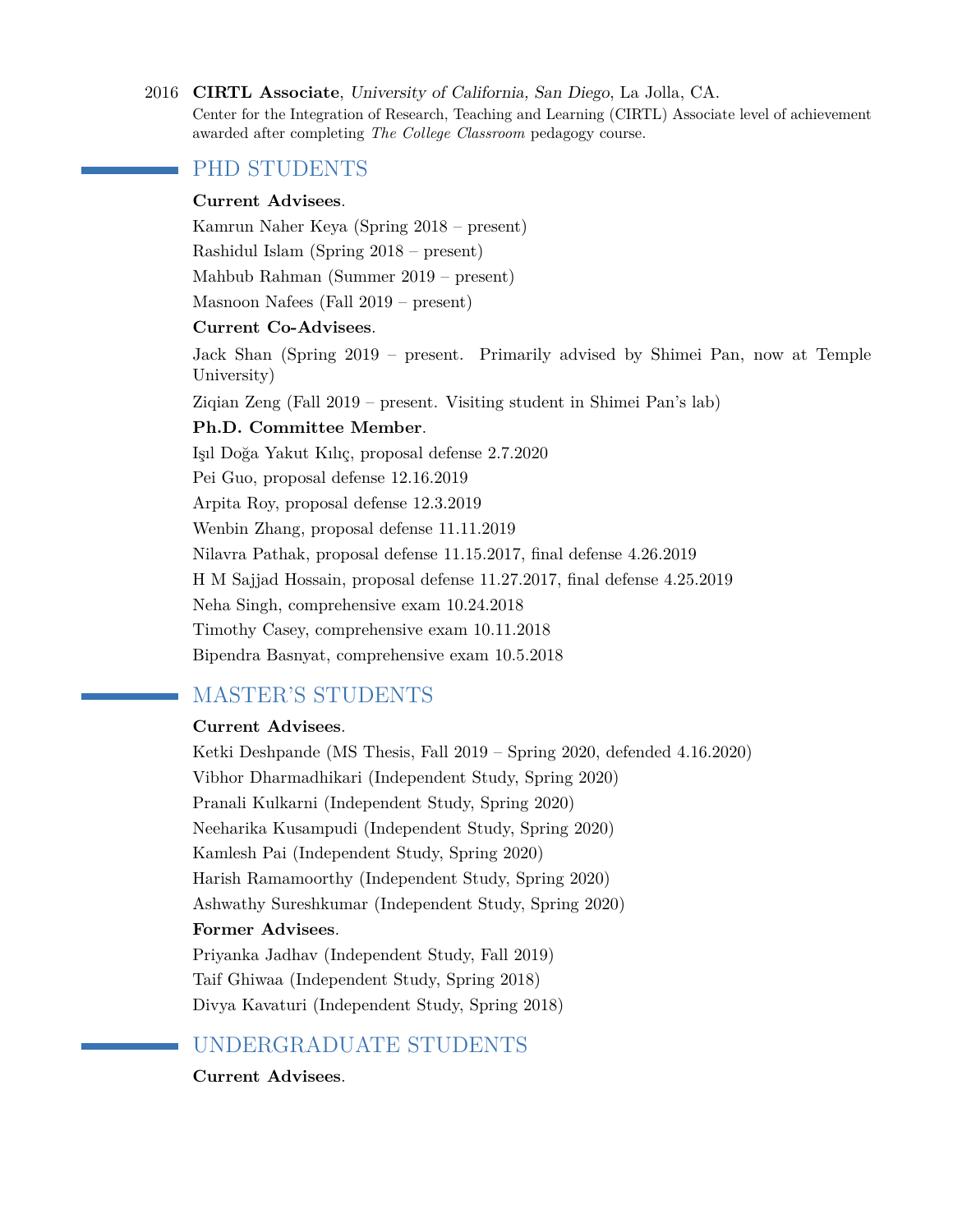Jordan Troutman (Spring 2019 – present). **Winner of the prestigious Goldwater Scholarship! Winner of a UMBC Undergraduate Research Award (URA), supporting his work with me from June 2019 – May 2020, \$1,500. Project:** *A Fair Evaluation of the Effectiveness of the Violence Risk Appraisal Guide***.**

Syeda Fatima (Independent Study, Fall 2019, collaboration – present)

Nithya Prakash (Spring 2019 – present). **Winner of a UMBC Center for Women in Technology (CWIT) Cyber-Scholar Program Scholarship. Cyber Scholars are awarded \$5,000-\$15,000 per year for 4 years.**

## RESEARCH SUPPORT AND/OR FELLOWSHIPS

Awarded Grant Proposals

- 2019–2022 \$604,398, National Science Foundation (NSF), PI: Hamed Pirsiavash, CoPIs: Frank Ferraro, Cynthia Matuszek, Naghmeh Karimi, Damian Doyle, Senior Personnel: **James Foulds**, et al., *MRI, Acquisition of a Heterogeneous GPU Cluster to Facilitate Deep Learning Research at UMBC*
- 2019–2021 \$297,928, National Science Foundation (NSF), PI: **James Foulds**; coPIs: Shimei Pan, Ian Stockwell, *AI-DCL: Fairness for the Allocation of Healthcare Resources*
	- 2019 \$50,000, National Science Foundation (NSF) OAC, PI: Shimei Pan; CoPIs: **James Foulds**; Vandana Janeja, *Workshop on Including Ethics in Data Science Pedagogy*
- 2019–2021 \$174,869, National Science Foundation (NSF), PI: **James Foulds**, *CRII: RI: A Little Uncertainty is Good for Everyone: Bayesian Models for Fairness, and Fairness for Bayesian Models*
- 2018–2019 \$101,402, National Institute of Standards (NIST) MSE 60NANB18D227, PI: **James Foulds**; coPI: Shimei Pan, *Differential Fairness for Artificial Intelligence and Machine Learning Systems: Unbiased Decisions with Biased Data*

Consultant Roles for Grants

- 2020-2022 \$2,400,000, National Science Foundation (NSF), PIs: D. W. Rice, R. Richardson, L. Hatley, K.E. Freeman, C. Winston-Proctor, Consultants: **James Foulds** and Shimei Pan, *HBCU-UP Broadening Participation Research Center*
- 2020-2022 \$49,511, Maryland Center for Computing Education (MCCE), PIs: P.A. Young, D. Kariuki, Consultant: **James Foulds**, *Exploring Computational Thinking with Preservice Teachers & Teacher Education Instructors*

## PUBLICATIONS, PRESENTATIONS, AND CREATIVE ACHIEVE-**MENTS**

## Works Submitted or in Preparation

R. Islam, K.N. Keya, S. Pan, A.D. Sarwate, and J.R. Foulds. Differential fairness. *Under submission*, 2021.

R. Islam, S. Pan, and J.R. Foulds. Can we obtain fairness for free? *Under submission*, 2021.

Clarice Wang, Kathryn Wang, Andrew Bian, Rashidul Islam, Kamrun Naher Keya, James Foulds, and Shimei Pan. Gender bias in AI career recommendation: To remove or not to remove? *Under submission*, 2021.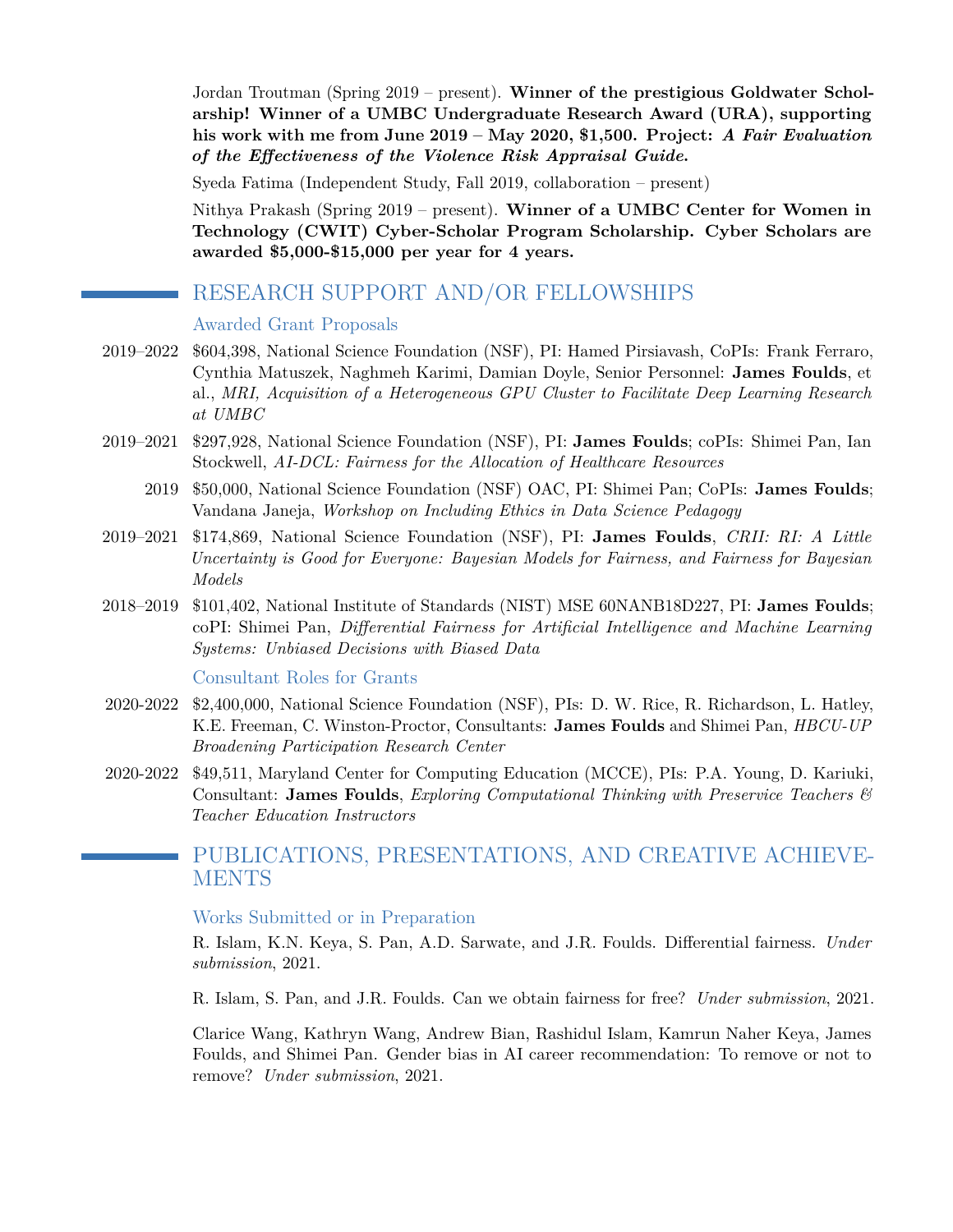G. Shan, J. Foulds, and S. Pan. Causal feature selection with dimension reduction for interpretable text classification. *ArXiv preprint arXiv:2010.04609v1 [cs.LG]*, 2020.

K. Keya, Y. Papanikolaou, and J. R. Foulds. Neural embedding allocation: Distributed representations of topic models. *Under submission, ArXiv preprint arXiv:1909.04702 [cs.CL]*, 2019.

Peer-Reviewed Conference Papers

R. Islam, K.N. Keya, Z. Zeng, S. Pan, and J.R. Foulds. Debiasing career recommendations with neural fair collaborative filtering. In *Proceedings of The Web Conference 2021 (accepted, in press)*, 2021.

K.N. Keya, R. Islam, S. Pan, I. Stockwell, and J.R. Foulds. Equitable allocation of healthcare resources with fair survival models. In *Proceedings of the 2021 SIAM International Conference on Data Mining (accepted, in press)*. SIAM, 2021.

Z. Zeng, R. Islam, K. Keya, J. Foulds, Y. Song, and S. Pan. Fair heterogeneous network embeddings. *Proceedings of the 15th International AAAI Conference on Web and Social Media (ICWSM) (accepted, in press)*, 2021.

K. Deshpande, S. Pan, and J. R. Foulds. Mitigating demographic bias in AI-based resume filtering. *Fairness in User Modeling, Adaptation and Personalization Workshop (FairUMAP 2020)*, 2020.

J. R. Foulds, R. Islam, K. Keya, and S. Pan. Bayesian modeling of intersectional fairness: The variance of bias. *SIAM International Conference on Data Mining (SDM), acceptance rate 24%, ArXiv preprint arXiv:1811.07255 [cs.LG]*, 2020.

J. R. Foulds, R. Islam, K. Keya, and S. Pan. An intersectional definition of fairness. *36th IEEE International Conference on Data Engineering (ICDE), typical acceptance rate 18%, ArXiv preprint arXiv:1807.08362 [CS.LG]*, 2020.

R. Islam and J. R. Foulds. Scalable collapsed inference for high-dimensional topic models. In *Proceedings of the 2019 Annual Conference of the North American Chapter of the Association for Computational Linguistics (NAACL), long paper acceptance rate 26.3%*, 2019.

N. Pathak, J.R. Foulds, N. Roy, N. Banerjee, and R. Robucci. A Bayesian data analytics approach to buildings' thermal parameter estimation. In *Proceedings of the Tenth ACM International Conference on Future Energy Systems (ACM e-Energy), long paper acceptance rate 24.3%*, 2019.

J. R. Foulds. Mixed membership word embeddings for computational social science. *Proceedings of the 21st International Conference on Artificial Intelligence and Statistics (AISTATS), acceptance rate 33.2%*, 2018.

M. Park, J. R. Foulds, K. Chaudhuri, and M. Welling. DP-EM: Differentially private expectation maximization. *Proceedings of the 20th International Conference on Artificial Intelligence and Statistics (AISTATS), acceptance rate 31.7%*, 2017.

J. R. Foulds, J. Geumlek, M. Welling, and K. Chaudhuri. On the theory and practice of privacy-preserving Bayesian data analysis. In *Proceedings of the 32nd Conference on Uncertainty in Artificial Intelligence (UAI), acceptance rate 31.0%*, 2016.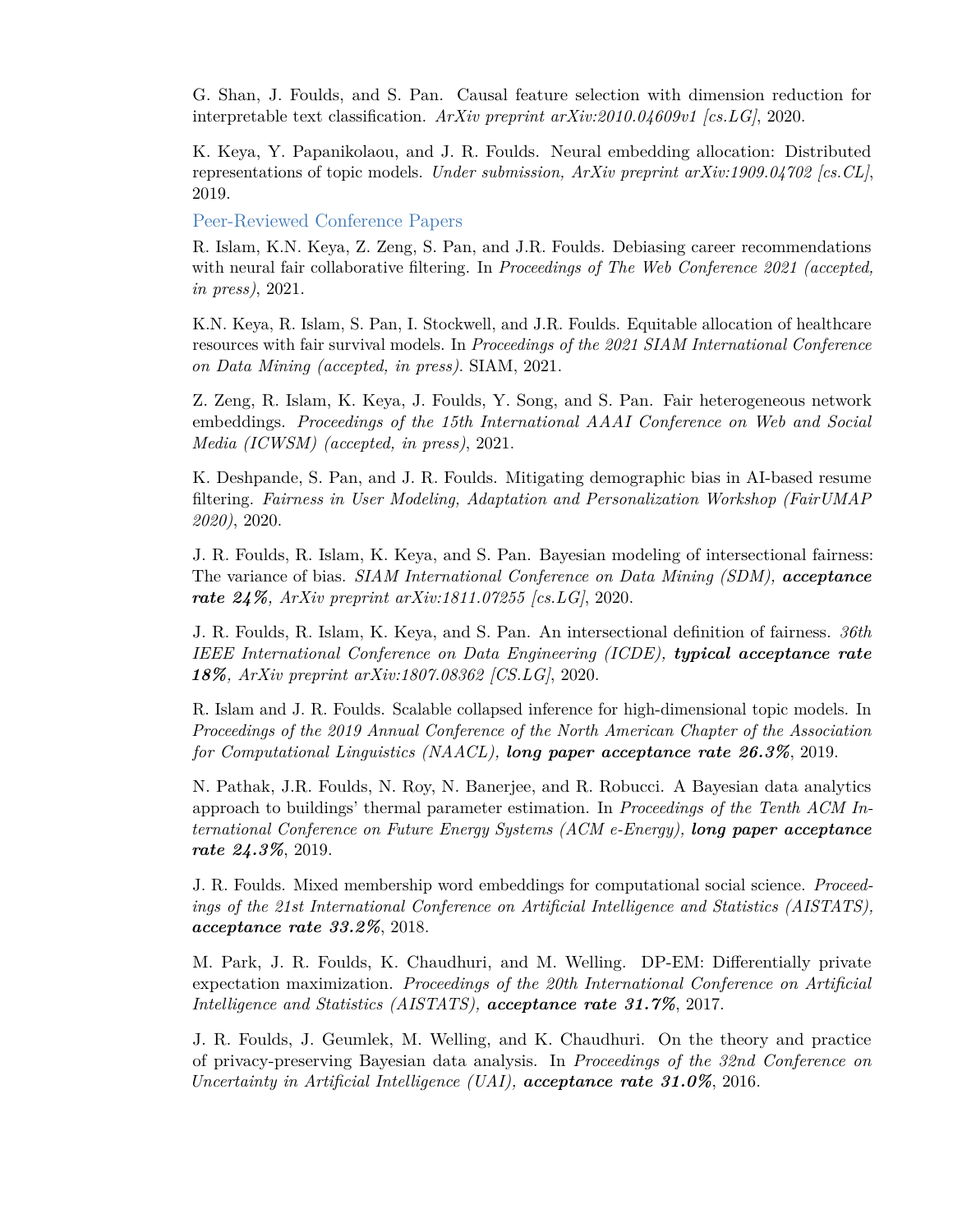A. Grycner, G. Weikum, J. Pujara, J. R. Foulds, and L. Getoor. RELLY: Inferring hypernym relationships between relational phrases. In *Proceedings of the 2015 Conference on Empirical Methods in Natural Language Processing (EMNLP), long paper acceptance rate 26.2%*, pages 971–981, Lisbon, Portugal, September 2015. Association for Computational Linguistics.

S. Fakhraei, J. R. Foulds, M. Shashanka, and L. Getoor. Collective spammer detection in evolving multi-relational social networks. In *Proceedings of the 21st ACM SIGKDD Conference on Knowledge Discovery and Data Mining (KDD), acceptance rate 19.5%*, 2015.

J. R. Foulds, S. H. Kumar, and L. Getoor. Latent topic networks: A versatile probabilistic programming framework for topic models. In *Proceedings of The 32nd International Conference on Machine Learning (ICML), acceptance rate 26.0%*, 2015.

X. He, T. Rekatsinas, J. R. Foulds, L. Getoor, and Y. Liu. HawkesTopic: A joint model for network inference and topic modeling from text-based cascades. In *Proceedings of the 32nd International Conference on Machine Learning (ICML), acceptance rate 26.0%*, 2015.

P. Kouki, S. Fakhraei, J. R. Foulds, M. Eirinaki, and L. Getoor. HyPER: A flexible and extensible probabilistic framework for hybrid recommender systems. In *Proceedings of the 9th ACM Conference on Recommender Systems (RecSys), acceptance rate 21%*, 2015.

A. Ramesh, S. H. Kumar, J. R. Foulds, and L. Getoor. Unsupervised models of aspectsentiment for online course discussion forums. In *Proceedings of the 53rd Annual Meeting of the Association for Computational Linguistics (ACL), long paper acceptance rate 25.0%*, 2015.

D. Sridhar, J. R. Foulds, B. Huang, M. Walker, and L. Getoor. Joint models of disagreement and stance in online debate. In *Proceedings of the 53rd Annual Meeting of the Association for Computational Linguistics (ACL), long paper acceptance rate 25.0%*, 2015.

J. R. Foulds and P. Smyth. Annealing paths for the evaluation of topic models. In *Proceedings of the Thirtieth Conference Conference on Uncertainty in Artificial Intelligence (UAI), acceptance rate 32.0%*, 2014.

J. R. Foulds and P. Smyth. Modeling scientific impact with topical influence regression. In *Proceedings of the 2013 Conference on Empirical Methods in Natural Language Processing (EMNLP), long paper acceptance rate 27%*, pages 113–123, Seattle, Washington, USA, October 2013. Association for Computational Linguistics.

J. R. Foulds, L. Boyles, C. DuBois, P. Smyth, and M. Welling. Stochastic collapsed variational Bayesian inference for latent Dirichlet allocation. In *Proceedings of the 19th ACM SIGKDD International Conference on Knowledge Discovery and Data Mining (KDD), acceptance rate 17.2%*, 2013.

C. DuBois, J. R. Foulds, and P. Smyth. Latent set models for two-mode network data. In *Proceedings of the 5th International AAAI Conference on Weblogs and Social Media (ICWSM), acceptance rate*  $\approx 20\%$ , 2011.

J. R. Foulds, A. Asuncion, C. DuBois, C. T. Butts, and P. Smyth. A dynamic relational infinite feature model for longitudinal social networks. In *Proceedings of the 14th International Conference on AI and Statistics (AISTATS), recent acceptance rates between 28%–36%*, 2011.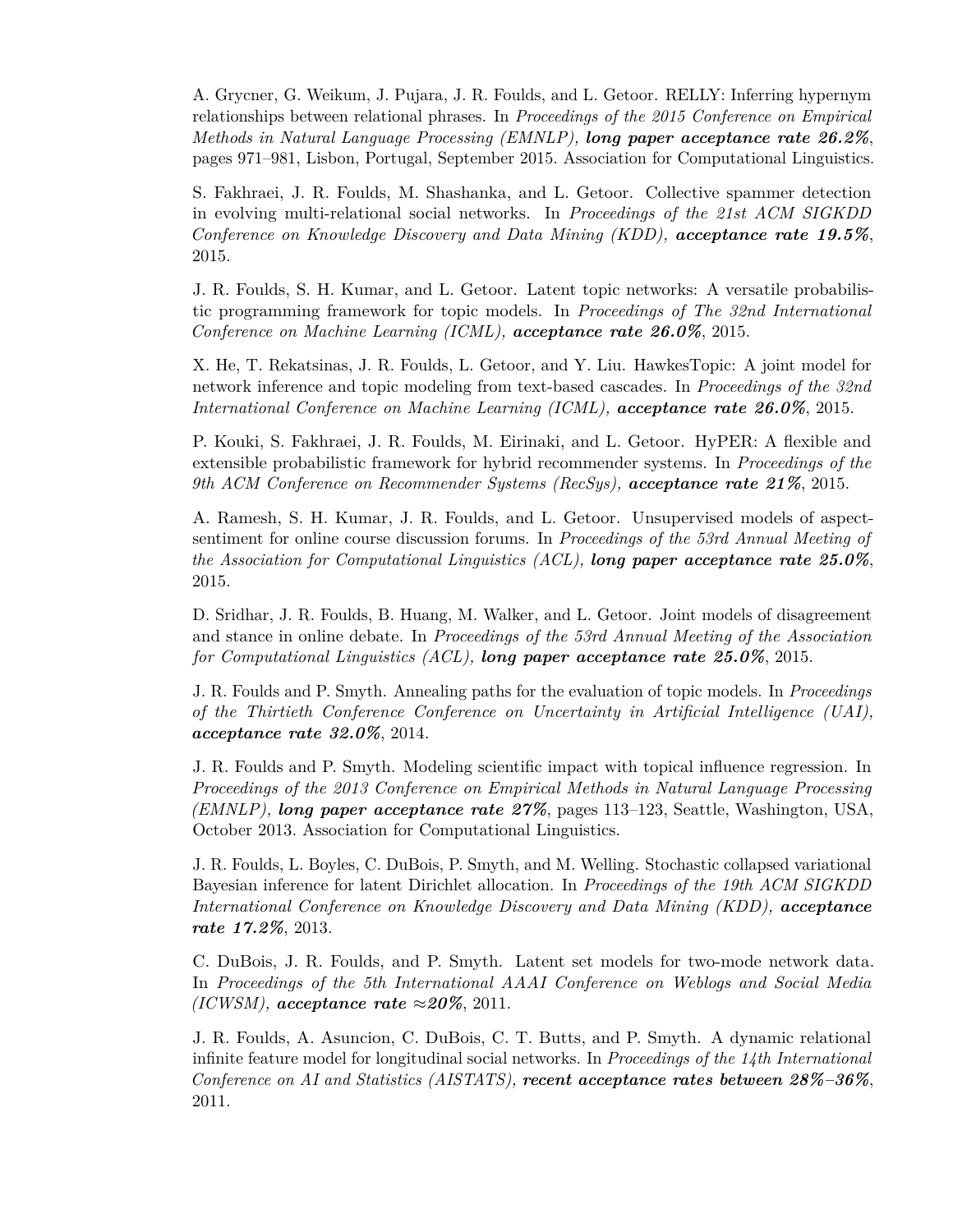J. R. Foulds, N. Navaroli, P. Smyth, and A. Ihler. Revisiting MAP estimation, message passing and perfect graphs. In *Proceedings of the 14th International Conference on AI and Statistics (AISTATS), recent acceptance rates between 28%–36%*, 2011.

J. R. Foulds and P. Smyth. Multi-instance mixture models and semi-supervised learning. In *SIAM International Conference on Data Mining (SDM), recent acceptance rates between 22%–29%*, 2011.

J. R. Foulds and E. Frank. Speeding up and boosting diverse density learning. In *Proceedings of the 13th International Conference on Discovery Science (DS)*, 2010.

J. R. Foulds and E. Frank. Revisiting multi-instance learning via embedded instance selection. In *Proc. 21st Australasian Joint Conference on AI (AI)*, 2008.

Peer-Reviewed Journal Papers

J.R. Foulds and S. Pan. Are parity-based notions of AI fairness desirable? *Bulletin of the IEEE Technical Committee on Data Engineering*, 43(4):51–73, 2020.

M. Park, J. R. Foulds, K. Chaudhuri, and M. Welling. Variational Bayes in private settings (VIPS). *Journal of Artificial Intelligence Research (JAIR)*, 68:109–157, 2020.

J. T. Morton, A. Aksenov, L.-F. Nothias-Scaglia, J. R. Foulds, R. A. Quinn, M. H. Badri, T. L. Swenson, M. W. Van Goethem, T. R. Northen, Y. Vasquez-Beaza, M. Wang, N. A. Bokulich, A. Watters, S.-J. Song, R. Bonneau, P. C. Dorrestein, and R. Knight. Learning representations of microbe-metabolite interactions. *Nature Methods*, 2019.

Y. Papanikolaou, J. R. Foulds, T. N. Rubin, and G. Tsoumakas. Dense distributions from sparse samples: Improved Gibbs sampling parameter estimators for LDA. *Journal of Machine Learning Research*, 18(62):1–58, 2017.

J. R. Foulds and E. Frank. A review of multi-instance learning assumptions. *Knowledge Engineering Review*, 25(1), 2010.

J. R. Foulds and L. R. Foulds. Bridge lane direction specification for sustainable traffic management. *Asia-Pacific Journal of Operational Research*, 23(2), 2006.

J. R. Foulds and L. R. Foulds. A probabilistic dynamic programming model of rape seed harvesting. *International Journal of Operational Research*, 1(4), 2006.

Peer-Reviewed Workshop Papers, Symposium Papers, and Extended Abstracts

K. Deshpande, S. Pan, and J. R. Foulds. Mitigating socio-lingustic bias in job recommendation. *Mid-Atlantic Student Colloquium on Speech, Language and Learning (MASC-SLL)*, 2020.

J. R. Foulds, M. Park, K. Chaudhuri, and M. Welling. Variational Bayes in private settings (VIPS) (extended abstract). *29th International Joint Conference on Artificial Intelligence and the 17th Pacific Rim International Conference on Artificial Intelligence (IJCAI-PRICAI 2020) Journal Track*, 2020.

K. Keya, R. Islam, S. Pan, I. Stockwell, and J. R. Foulds. Equitable allocation of healthcare resources with fair cox models. *AAAI Fall Symposium on AI in Government and Public Sector (AAAI FSS-20)*, 2020.

M. Rahman and J. R. Foulds. End-to-end joint modeling for fake news detection. *Mid-Atlantic Student Colloquium on Speech, Language and Learning (MASC-SLL)*, 2020.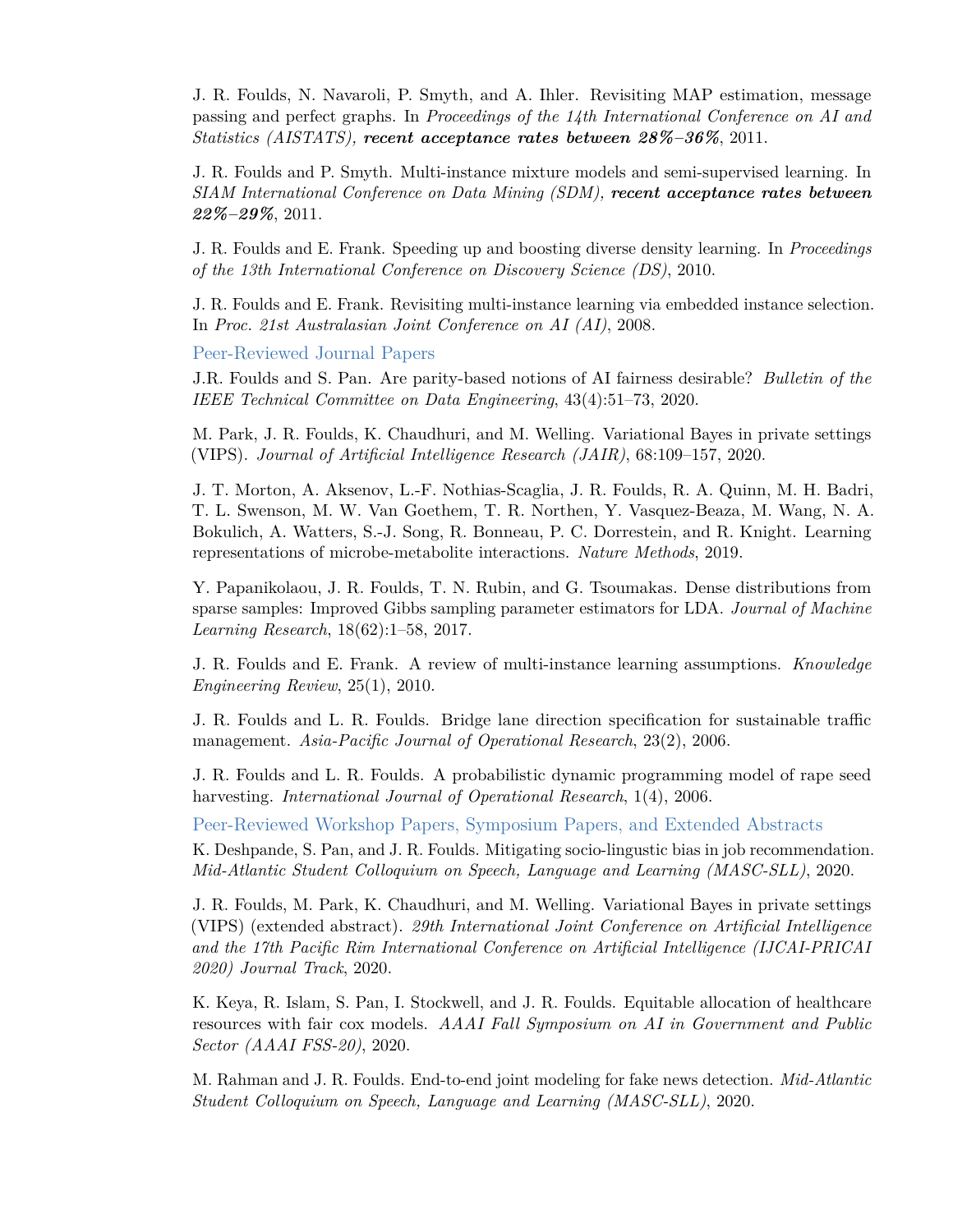C. Wang, K. Wang, A. Bian, R. Islam, K. Keya, J. R. Foulds, and S. Pan. A user study on a de-biased career recommender system. *Mid-Atlantic Student Colloquium on Speech, Language and Learning (MASC-SLL)*, 2020.

J. R. Foulds, R. Islam, K. Keya, and S. Pan. Differential fairness. *NeurIPS 2019 Workshop on Machine Learning with Guarantees*, 2019.

R. Islam, K. Keya, S. Pan, and J. R. Foulds. Mitigating demographic biases in social media-based recommender systems. *The 25th ACM SIGKDD Conference on Knowledge Discovery and Data Mining (KDD) Social Impact Track (extended abstract)*, 2019.

T. Ghiwaa and J. R. Foulds. Training WGANs with peer instruction. In *Mid-Atlantic Student Colloquium on Speech, Language and Learning*, 2018.

R. Islam and J. R. Foulds. Towards a highly efficient online inference algorithm for latent Dirichlet allocation. In *Mid-Atlantic Student Colloquium on Speech, Language and Learning*, 2018.

K. Keya and J. R. Foulds. Neural embedding allocation: Distributed representations of words, topics, and documents. In *Mid-Atlantic Student Colloquium on Speech, Language and Learning*, 2018.

J. R. Foulds. Mixed membership word embeddings. In *SoCal Machine Learning Symposium (SCMLS)*, 2016.

M. Park, J. R. Foulds, K. Chaudhuri, and M. Welling. Private topic modeling. *NIPS Workshop on Private Multi-Party Machine Learning (PMPML)*, 2016.

A. Grycner, G. Weikum, J. Pujara, J. R. Foulds, and L. Getoor. A unified probabilistic approach for semantic clustering of relational phrases. In *4th Workshop on Automated Knowledge Base Construction (AKBC)*, 2014.

D. Sridhar, J. R. Foulds, B. Huang, M. Walker, and L. Getoor. Collective classification of stance and disagreement in online debate forums. In *Bay Area Machine Learning Symposium (BayLearn)*, 2014.

J. R. Foulds and D. Görür. Diverse personalization with determinantal point process eigenmixtures. In *NIPS Workshop on Personalization*, 2013.

J. R. Foulds and P. Smyth. Robust evaluation of topic models. In *NIPS Workshop on Topic Models*, 2013.

J. R. Foulds and P. Smyth. Modeling scientific impact with topical influence regression. In *NIPS Workshop on Algorithmic and Statistical Approaches for Large Social Network Data Sets*, 2012.

#### Theses

J. R. Foulds. *Latent Variable Modeling for Networks and Text: Algorithms, Models and Evaluation Techniques*. PhD thesis, University of California, Irvine, 2014.

J. R. Foulds. Learning instance weights in multi-instance learning. Master's thesis, University of Waikato, Hamilton, New Zealand, 2008.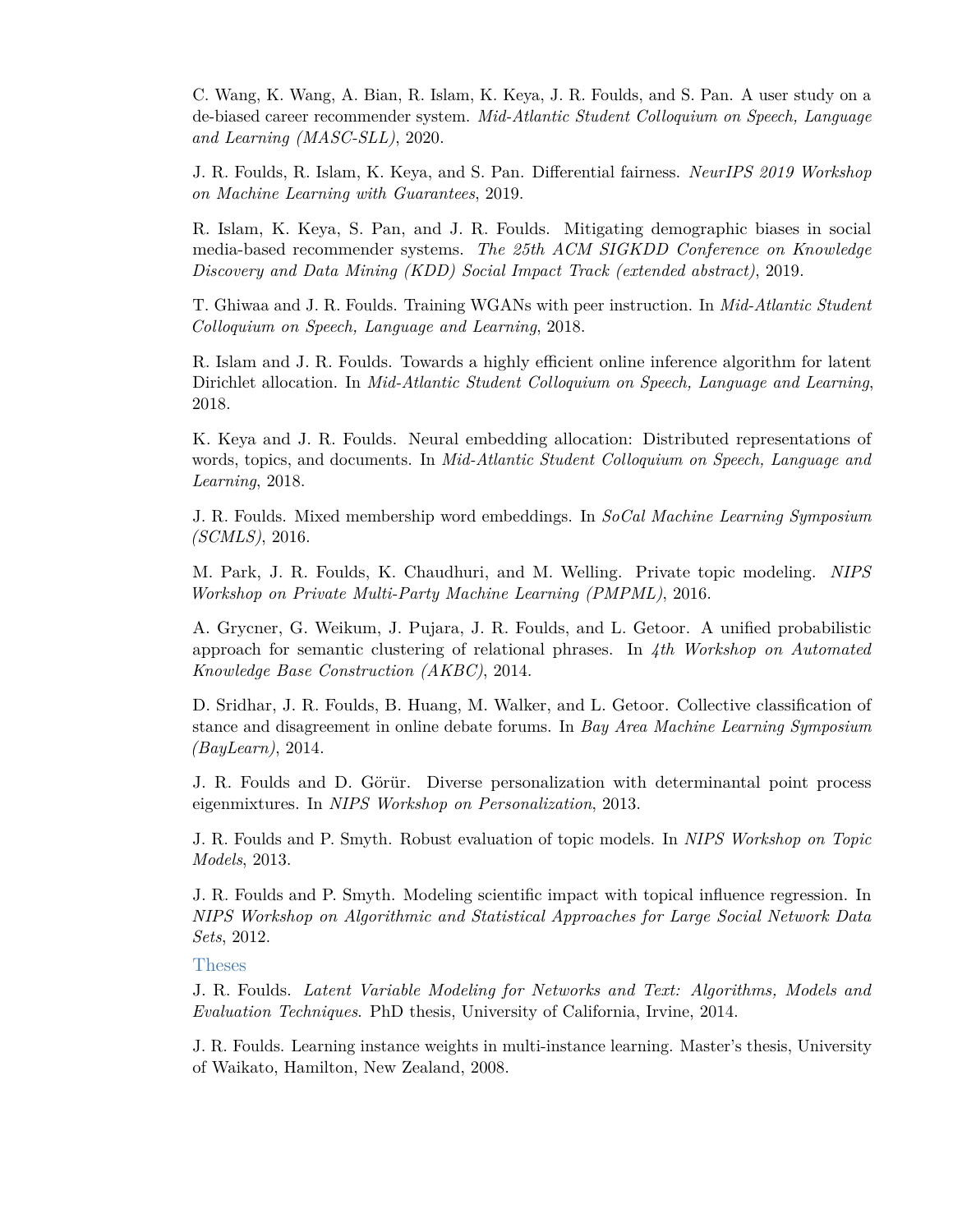J. R. Foulds. [Learning to play the game of Go.](http://www.cs.waikato.ac.nz/~jf47/FouldsLearningGo06.pdf) Honours thesis, University of Waikato, Hamilton, New Zealand, 2006.

Presentations

*Note: All conference and workshop publications were presented at the event, either by myself or by a student co-author. This list contains additional invited presentations, and presentations accepted based on an abstract.* **Presentations with Refereed Abstracts**.

(accepted, SDM 2020 tutorial: *Mining Dynamic Networks with Generative Models* (with Kevin Xu),

- postponed) Cincinnati, OH (postponed indefinitely due to COVID-19)
- Sept. 2019 UMBC Provost's Teaching and Learning Symposium. *Including Ethics in Data Science Pedagogy: Why, What and How?* V. Janeja, S. Pan, J. Foulds, L. Boot. Poster presented by V. Janeja.
- July 2019 The 27th Conference on Intelligent Systems for Molecular Biology / the European Conference on Computational Biology (ISMB/ECCB) 2019 Abstracts. *Identifying microbe-metabolite interactions with a compositional matrix factorization*. J. T. Morton, A. Aksenov, R. Knight, S. J. Song, R. Bonneau, M. Badri, T. Northen, Marc Van Goethem, T. Swenson, R. Quinn, J. R. Foulds, L.-F. Nothias-Scaglia, P. Dorrestein. Presented by R. Bonneau
- June 2018 ICWSM 2018 tutorial: *Generative Models for Social Media Analytics: Networks, Text, and Time* (with Kevin Xu), Stanford, CA

## **Non-Refereed and Invited Presentations**.

- Oct. 2020 Leidos Innovations Center (LInC) AI/ML reading group meeting, Leidos, Arlington, VA (online talk, upcoming).
- Feb. 2020 Faculty Development Center (FDC) *Workshop on Concept Mapping* (presenter), UMBC
- Nov. 2019 2019 Advancing Ethical Research (AER) Conference, hosted by Public Responsibility in Medicine and Research (PRIM&R). Panelist/presenter in *From Fortnite to Facebook: Data Security and Breaches, Downstream Harms, and the (Precarious) Role of IRBs*, Boston, MA
- Oct. 2019 National Science and Technology Medal Foundation (NSMTF) panelist, "*Science Unscripted: Conversation with AI Experts*," UMBC. The audience included a group of specially selected high-school students.
- Sept. 2019 UMBC Information Systems Department Research Seminar
- August 2019 University of Southern California (USC) Information Sciences Institute (ISI), Artificial Intelligence Seminar
	- June 2019 Workshop on Including Ethics in Data Science Pedagogy (EDSP 2019), co-organizer, panel moderator, and presenter, Alexandria, VA
	- May 2019 Escape Velocity 2019 by the Museum of Science Fiction, Gaylord National Resort & Convention Center, National Harbor, Washington, D.C.
- April 2019 RIKEN Center for Advanced Intelligence Project (AIP), Tokyo, Japan
- March 2019 University of Baltimore School of Law, Legal Hackers Baltimore meeting
- Feb. 2019 Information Theory and Applications (ITA) Workshop, San Diego, CA
- Feb. 2019 Maryland State Bar Association Conference, Towson, MD
- Dec. 2018 Johns Hopkins University, Applied Physics Laboratory (APL) Seminar
- Dec. 2018 UMBC, guest lecture for Introduction to Data Science class
- Nov. 2018 Johns Hopkins University, Center for Language and Speech Processing (CSLP) Seminar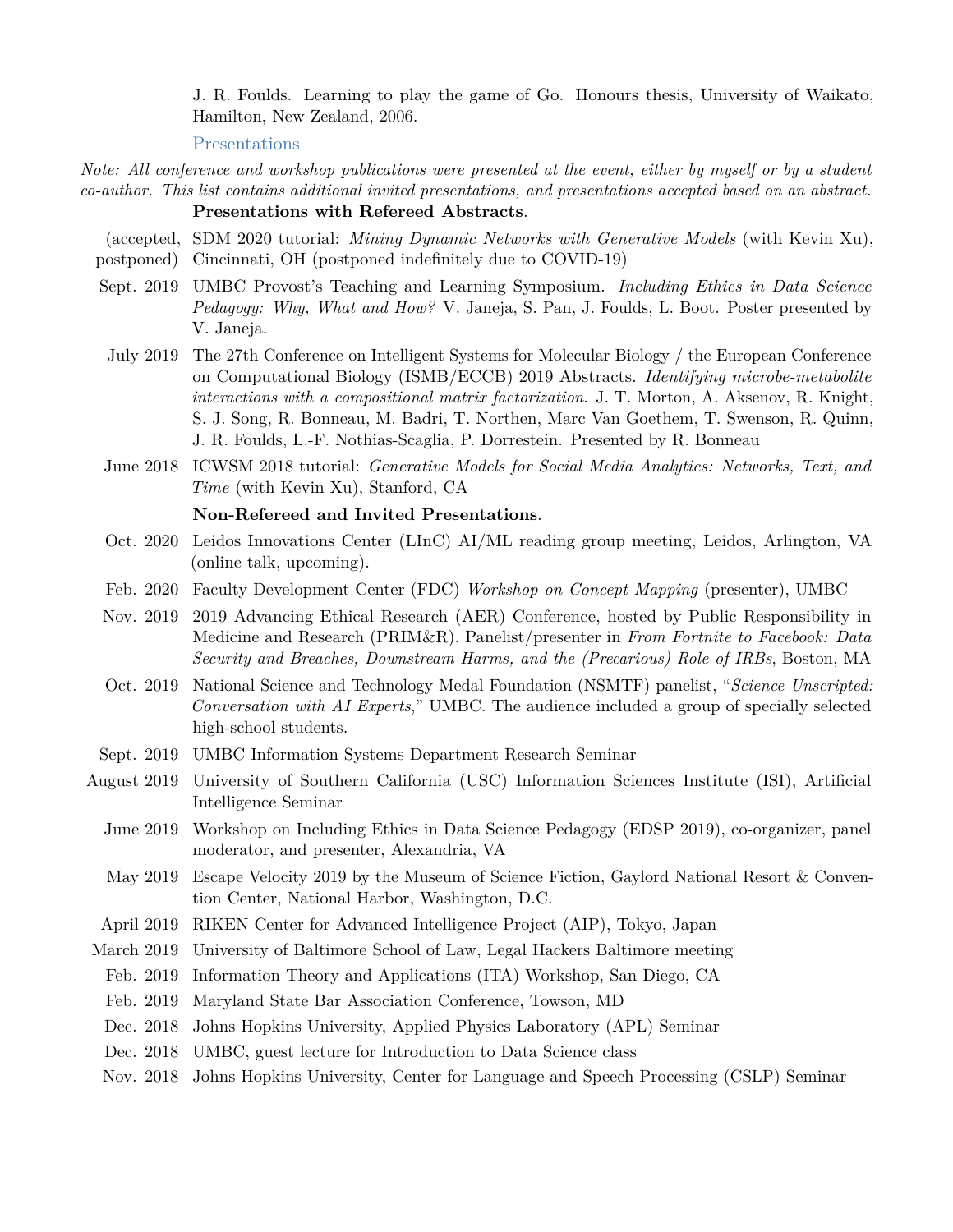- Nov.2018 Artificial Intelligence Maryland (MD-AI) Seminar, Emerging Technology Centers (ETC), Baltimore, MD
- Nov. 2018 Federal Trade Commission (FTC) Hearing on Artificial Intelligence and Algorithmic Decision Tools, Howard University School of Law, Washington, DC
- Oct. 2018 AAAI Fall Symposium on AI for Government and Public Sector Applications, Arlington, VA
- Sept. 2018 Networking and Information Technology Research and Development (NITRD) Interagency Working Group on Privacy R & D, National Coordination Office, Washington, DC
- Sept. 2018 George Mason University, UMBC Group Visit on Cognitive Computing
- June 2018 National Institute of Standards (NIST) Gaithersburg, AI Community of Interest Seminar
- April 2018 UMBC, ACM Faculty Seminar
- Feb 2018 UMBC, Discussant for a screening of the AlphaGo documentary
- March 2017 UMBC
- March 2017 Oregon State University
- March 2017 Tulane University
- March 2017 UC Riverside
- Feb. 2017 Boston College
- Feb. 2017 California State University Long Beach
- Jan. 2017 UCSD, Artificial Intelligence Seminar
- July 2016 SBP-BRIMS 2016 invited tutorial: *Generative Models for Social Network Data* (with Kevin Xu), UCDC, Washington DC
- May 2016 USC, Artificial Intelligence Seminar
- April 2016 UCSD, Angela Yu's lab
- Jan. 2016 UCI, Center for Machine Learning and Intelligent Systems Seminar
- Nov. 2015 UCSD, Artificial Intelligence Seminar
- April 2015 Banff International Research Station (BIRS), New Perspectives for Relational Learning Workshop
- August 2014 eBay Research Labs

#### **Media Activities**.

Oct. 2019 ACLU Maryland Podcast: Racism, Algorithms, and the Fight for Redemption. Amber Taylor (Host), Earl Young, James R. Foulds, Sonia Kumar (contributors)

## SERVICE TO THE DEPARTMENT, UNIVERSITY, COMMUNITY, AND PROFESSION

#### **Organizational Roles**.

Co-Organizer, Workshop on Including Ethics in Data Science Pedagogy (EDSP 2019). Workflow Chair, Artificial Intelligence and Statistics (AISTATS) 2019 conference. Co-Chair, Information Theory and Applications (ITA) 2016–2017.

## **Departmental Committees**.

- IS Department Research Seminar Organizer, Fall 2019.
- IS Department Research Committee, Fall 2019.
- IS Department Tenure-Track Search Committee, Fall 2019 Spring 2020.